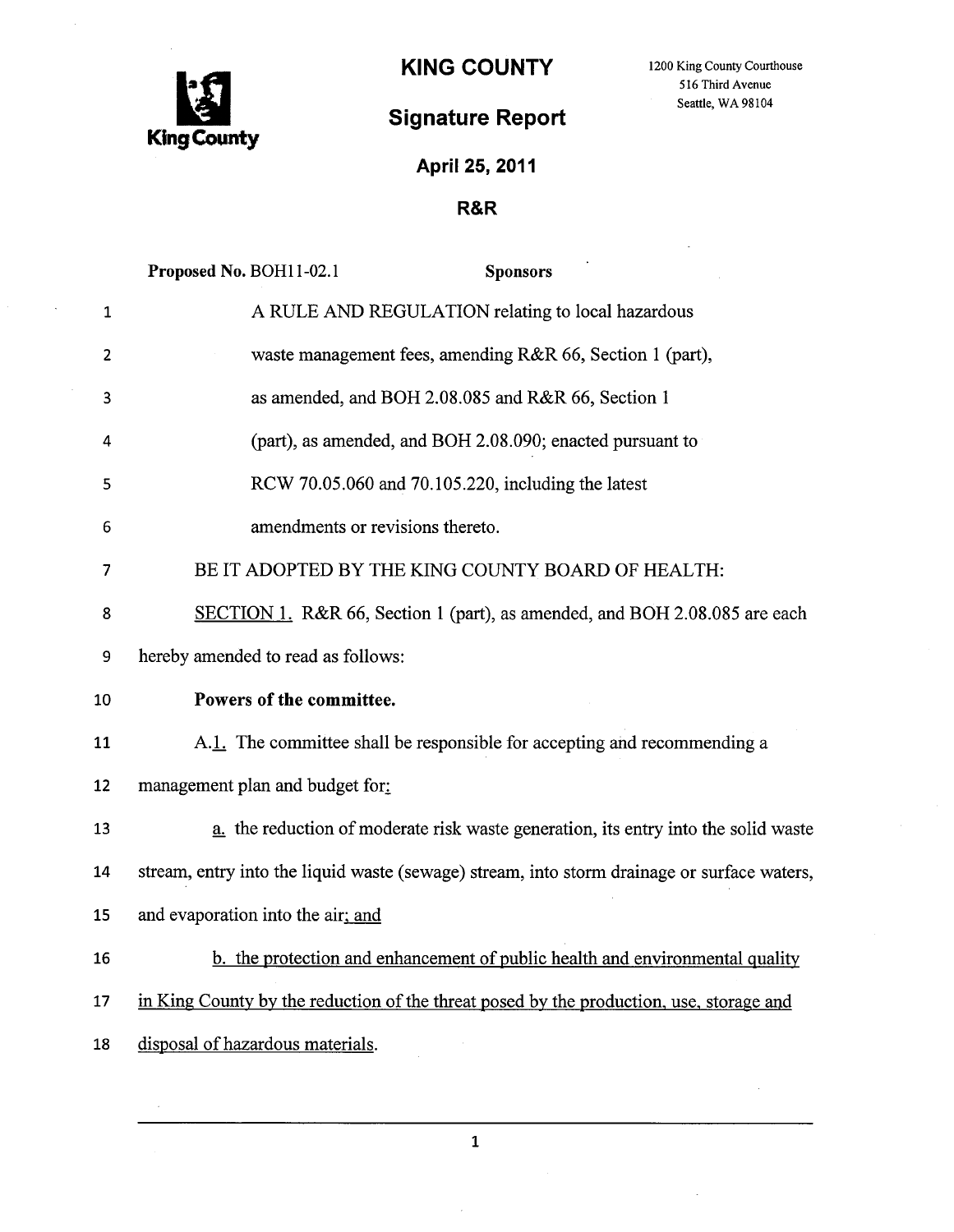$\hat{\boldsymbol{\beta}}$ 

| 19 | 2. The management coordination committee will develop an annual plan and                       |
|----|------------------------------------------------------------------------------------------------|
| 20 | budget and reach agreement on it through consensus of the entire committee. Lacking a          |
| 21 | consensus, a majority and a minority report will be forwarded to the King County Board         |
| 22 | of Health.                                                                                     |
| 23 | B. The committee shall recommend contracts with the city of Seattle, suburban                  |
| 24 | cities, sewer districts, or other governments or entities located entirely or partially within |
| 25 | King County, and King County, to implement portions of the management plan, in                 |
| 26 | consideration of sums collected under ((Section)) BOH 2.08.090 ((of this chapter)).            |
| 27 | SECTION 2. Section 3 of this rule takes effect January 1, 2012.                                |
| 28 | SECTION 3. R&R 66, Section 1 (part), as amended, and BOH 2.08.090 are each                     |
| 29 | hereby amended to read as follows:                                                             |
|    |                                                                                                |
| 30 | Fees.                                                                                          |
| 31 | $((Part 1 - Fees.$                                                                             |
| 32 | <b>Effective January 1, 2006.</b>                                                              |
| 33 | The following fees are established to provide funds for contracts authorized by                |
| 34 | Section 2.08.085(B):                                                                           |
| 35 | A. Each private and public entity which bills for solid waste collection services              |
| 36 | shall pay an amount equivalent to eighty cents (\$0.80) per month for each residential         |
| 37 | eustomer in King County, and nine dollars and seven cents (\$9.07) per month for each          |
| 38 | eustomer in King County which is not a residential customer. Billings from the                 |
| 39 | department to each entity as above shall be based on actual customer data from the             |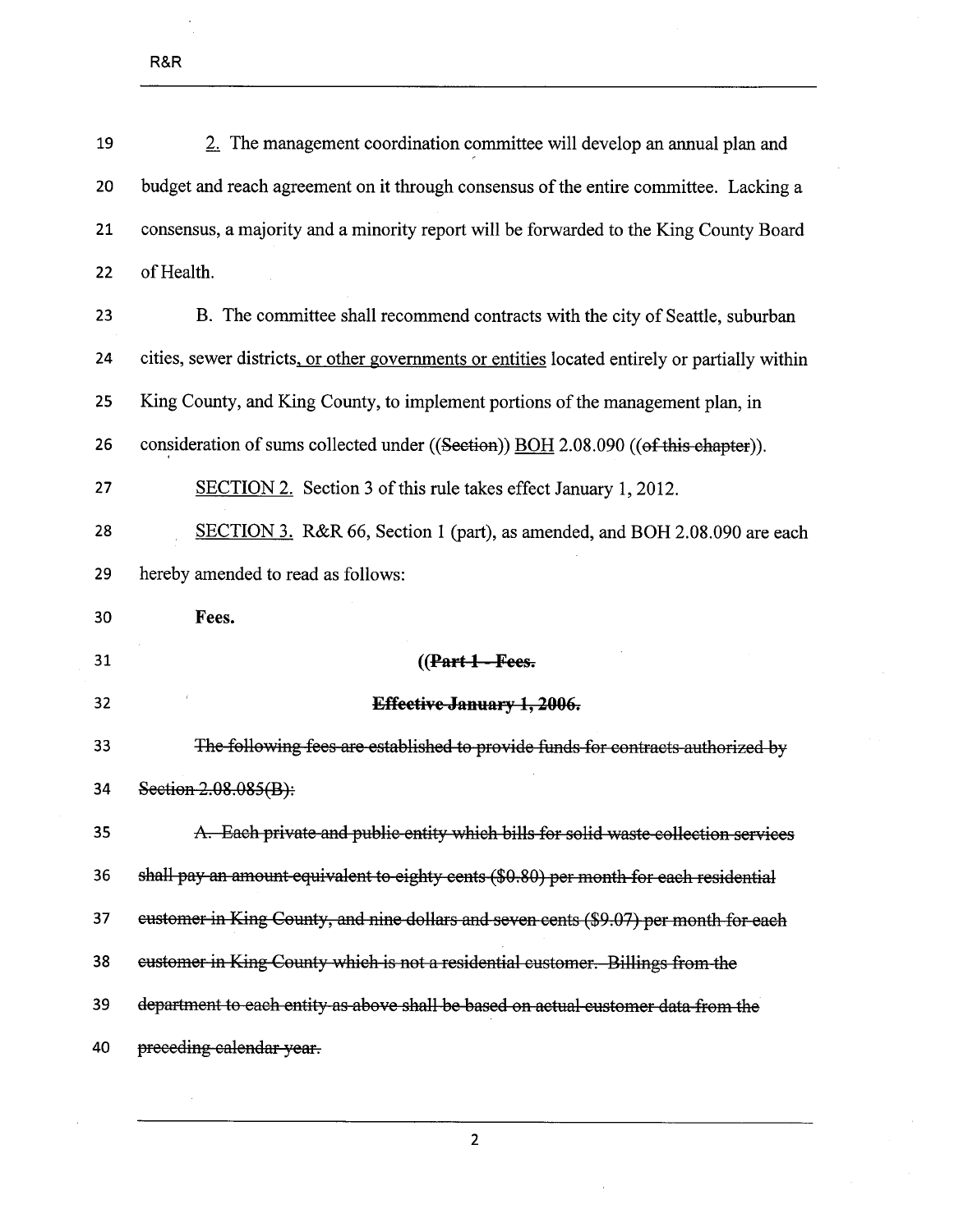| 41 | B. Each operator of a sewage treatment plant serving more than fifty (50)                   |
|----|---------------------------------------------------------------------------------------------|
| 42 | eustomers shall pay and amount equivalent to thirty-two dollars and forty cents (\$32.40)   |
| 43 | per million (1,000,000) gallons of sewage treated. Billings from the department to each     |
| 44 | operator as above shall be based on actual performance date from the preceding calendar     |
| 45 | year.                                                                                       |
| 46 | C. Each transfer station and landfill shall pay one dollar and thirty-four cents            |
| 47 | (\$1.34) for each passenger licensed vehicle load of solid waste brought to such transfer   |
| 48 | station or landfill.                                                                        |
| 49 | D. Each transfer station and landfill shall pay three dollars and fifty cents (\$3.50)      |
| 50 | per ton for each load of solid waste brought to such transfer station or landfill by a self |
| 51 | hauler.                                                                                     |
| 52 | Billings from the Department to each transfer station and landfill operator as              |
| 53 | above shall be based on actual performance data from the preceding calendar quarter.        |
| 54 | All fees shall be billed and remitted to the department on a quarterly basis. All           |
| 55 | payments shall be due forty-five (45) days after receipt of bill.                           |
| 56 | Part 2-Fees.                                                                                |
| 57 | Effective January 1, 2007.))                                                                |
| 58 | The following fees are established to provide funds for contracts authorized by             |
| 59 | $((Section))$ BOH 2.08.085(B):                                                              |
| 60 | A. Each private and public entity which bills for solid waste collection services           |
| 61 | shall pay an amount equivalent to ((eighty cents (\$0.80))) one dollar and eight cents per  |
| 62 | month for each residential customer in King County, and ((nine dollars and seven cents      |
| 63 | $(\$9.07))$ ) eleven dollars and twenty-four cents per month for each ((in King-County      |

 $\overline{\phantom{a}}$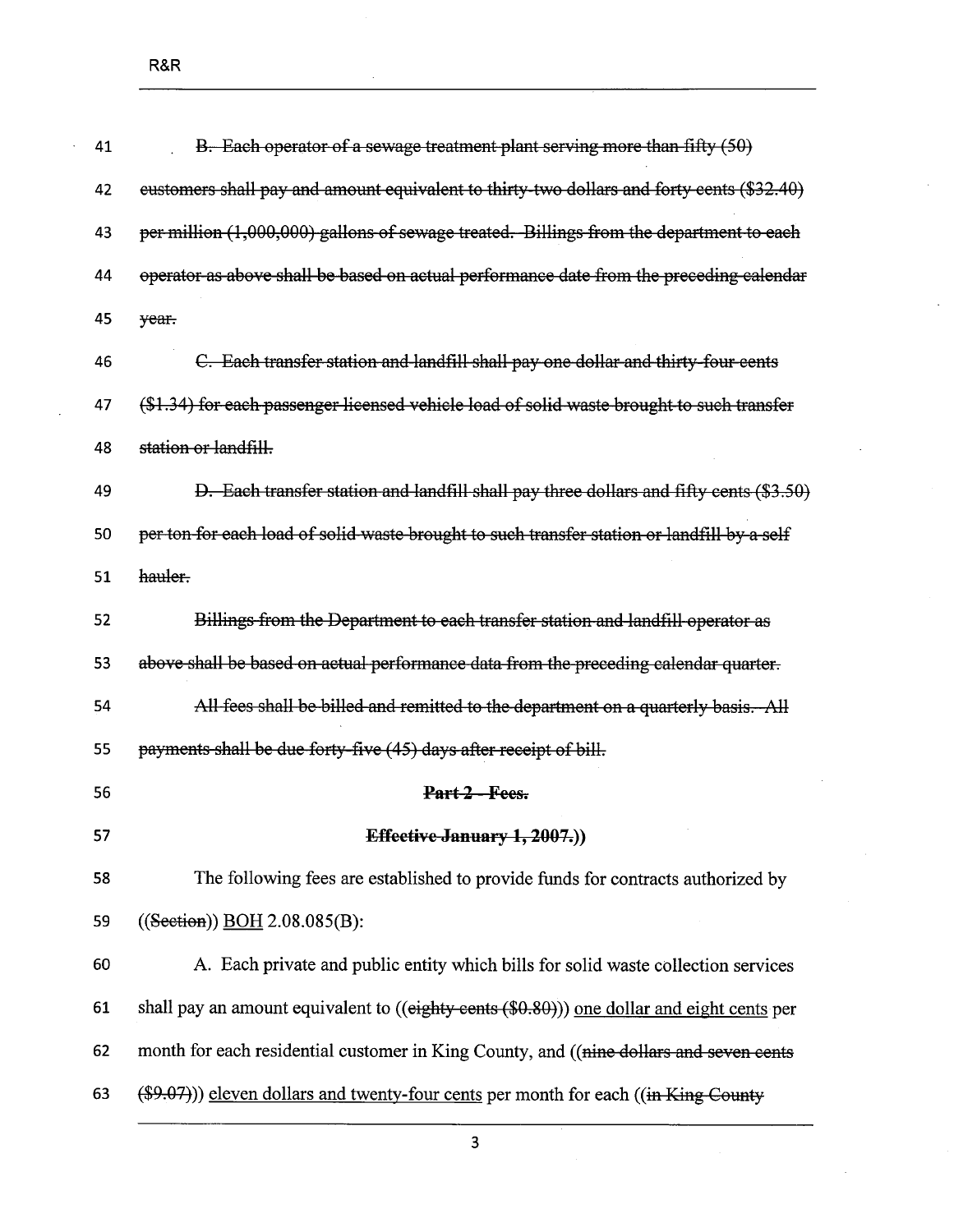| 64 | which is not a residential customer. Billings from the department to each entity as above     |
|----|-----------------------------------------------------------------------------------------------|
| 65 | shall be based on actual customer data from the preceding calendar year)) nonresidential      |
| 66 | customer.                                                                                     |
| 67 | B. Each operator of a sewage treatment plant serving more than fifty $((50))$                 |
| 68 | customers shall pay an((d)) amount equivalent to ((thirty-three dollars and ninety-two        |
| 69 | eents $(\$33.92)$ ) forty-five dollars and seventy-nine cents per million $(((1,000,000)))$   |
| 70 | gallons of sewage treated. ((Billings from the department to each operator as above shall     |
| 71 | be based on actual performance date from the preceding calendar year)).                       |
| 72 | C: Each transfer station and landfill shall pay one dollar and ((thirty-four cents            |
| 73 | (\$1.34))) eighty-one cents for each passenger licensed vehicle load of solid waste, and      |
| 74 | four dollars and seventy-three cents for each self hauler ton of solid waste, brought to      |
| 75 | such transfer station or landfill.                                                            |
| 76 | D. ((Each transfer station and landfill shall pay three dollars and fifty cents               |
| 77 | (\$3.50) per ton for each load of solid waste brought to such transfer station or landfill by |
| 78 | a self hauler.                                                                                |
| 79 | Billings from the Department to each transfer station and landfill operator as                |
| 80 | above)) All payments shall be based on actual performance data ((from)) for the               |
| 81 | ((preceding calendar quarter)) billing period.                                                |
| 82 | E. All fees shall be billed and remitted to the department on a quarterly basis. All          |
| 83 | payments shall be due forty-five $((45))$ days after receipt of bill.                         |
| 84 | SECTION 4. Severability. If any provision of this rule or its application to any              |